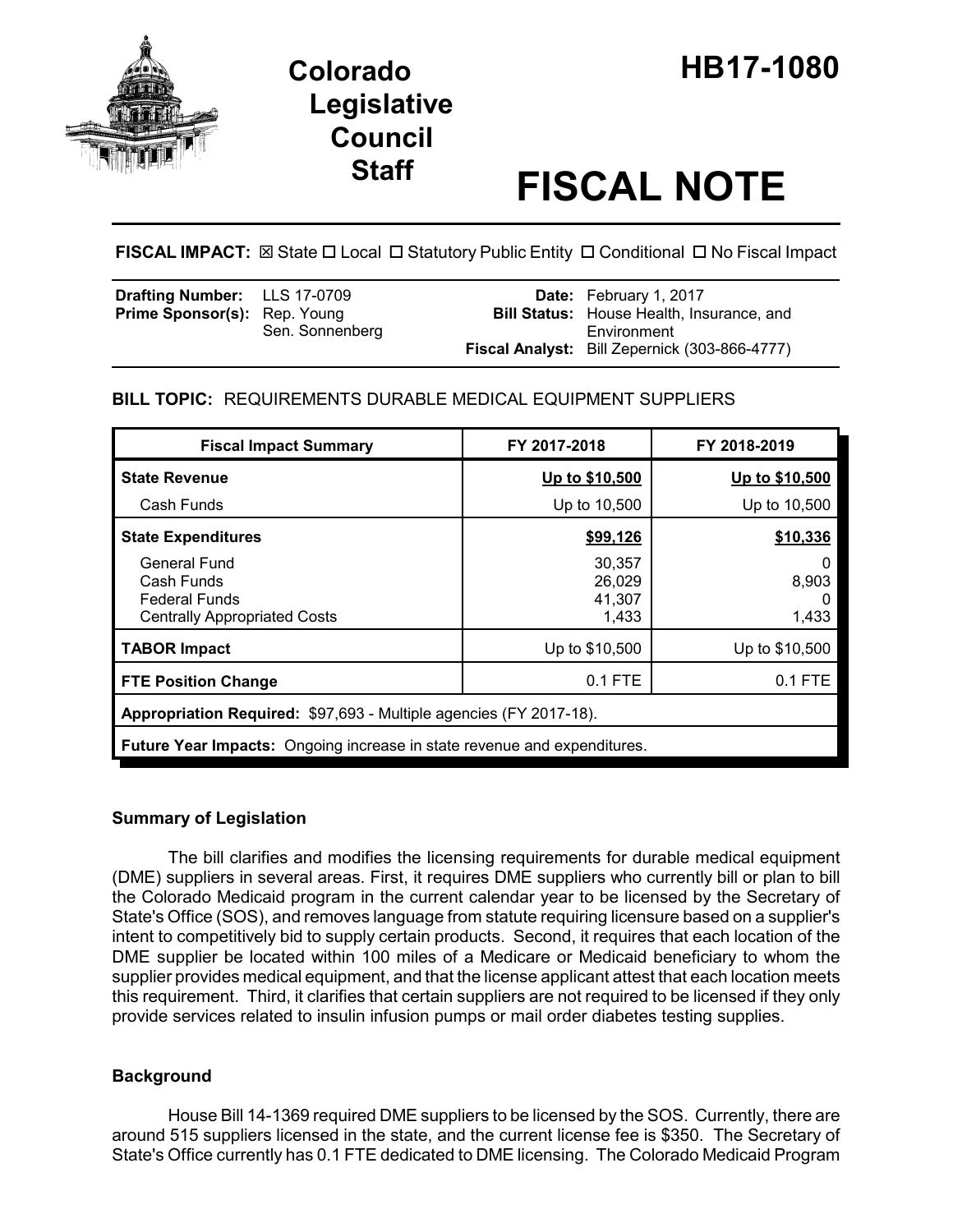February 1, 2017

spent about \$167 million on DME services in FY 2015-16 for Medicaid clients and clients dually eligible for Medicaid and Medicare. DME suppliers are not currently required to be licensed to be paid through Colorado's Medicaid program. Under current state law and Medicaid regulations, a DME provider must be located within Colorado or 50 miles of the border, unless certain exceptions are met (an out-of-state supplier provides a unique DME product not available in the state, the DME supplies are for a foster child, Medicaid is paying a Medicare cross-over claim for a dually eligible client).

#### **State Revenue**

The bill will increase cash fund revenue to the SOS by up to \$10,500 per year beginning in FY 2017-18, which is deposited into the Department of State Cash Fund. This increase is based on up to 30 additional DME suppliers becoming licensed at an annual fee of \$350. This analysis assumes that most DME suppliers serve both Medicare and Medicaid clients and are already licensed. The bill also requires DME suppliers to license each location in the state. This provision may also increase fee revenue; however, data on current licensees suggests that some suppliers are already licensing each location separately, which may limit the potential revenue increase.

*Fee impact on businesses*. Colorado law requires legislative service agency review of measures which create or increase any fee collected by a state agency. These fee amounts are estimates only, actual fee calculations will be set administratively by the Department of State based on cash fund balance, estimated program costs, and the actual number of licenses issued. The table below identifies the fee impact of this bill. To the extent additional license revenue is received beyond the actual costs of the program, the fee amount may be reduced to prevent the accumulation of excess cash fund balance.

| Table 1. Fee Impact on Businesses under HB 17-1080 |                       |                                  |                            |  |  |
|----------------------------------------------------|-----------------------|----------------------------------|----------------------------|--|--|
| <b>Type of Fee</b>                                 | <b>Current</b><br>Fee | <b>Number</b><br><b>Affected</b> | <b>Total Fee</b><br>Impact |  |  |
| <b>DME Supplier License</b>                        | \$350                 | 30                               | \$10,500                   |  |  |
|                                                    |                       | <b>TOTAL</b>                     | \$10,500                   |  |  |

## **TABOR Impact**

This bill increases state cash fund revenue from fees, which will increase the amount of money required to be refunded under TABOR for FY 2017-18 and FY 2018-19. TABOR refunds are paid out of the General Fund. TABOR refund obligations are not expected for FY 2016-17. Since the bill increases the TABOR refund obligation without a corresponding change in General Fund revenue, the amount of money available in the General Fund for the budget will decrease by an identical amount.

## **State Expenditures**

The bill increases state costs by *\$99,126 and 0.1 FTE in FY 2017-18 and \$10,336 and 0.1 FTE in FY 2018-19* and future years. These costs include one-time costs in the Department of Health Care Policy and Financing and initial and ongoing costs in the Department of State. These costs, which include General Fund, cash funds, and federal funds, are assumed to begin on July 1, 2017.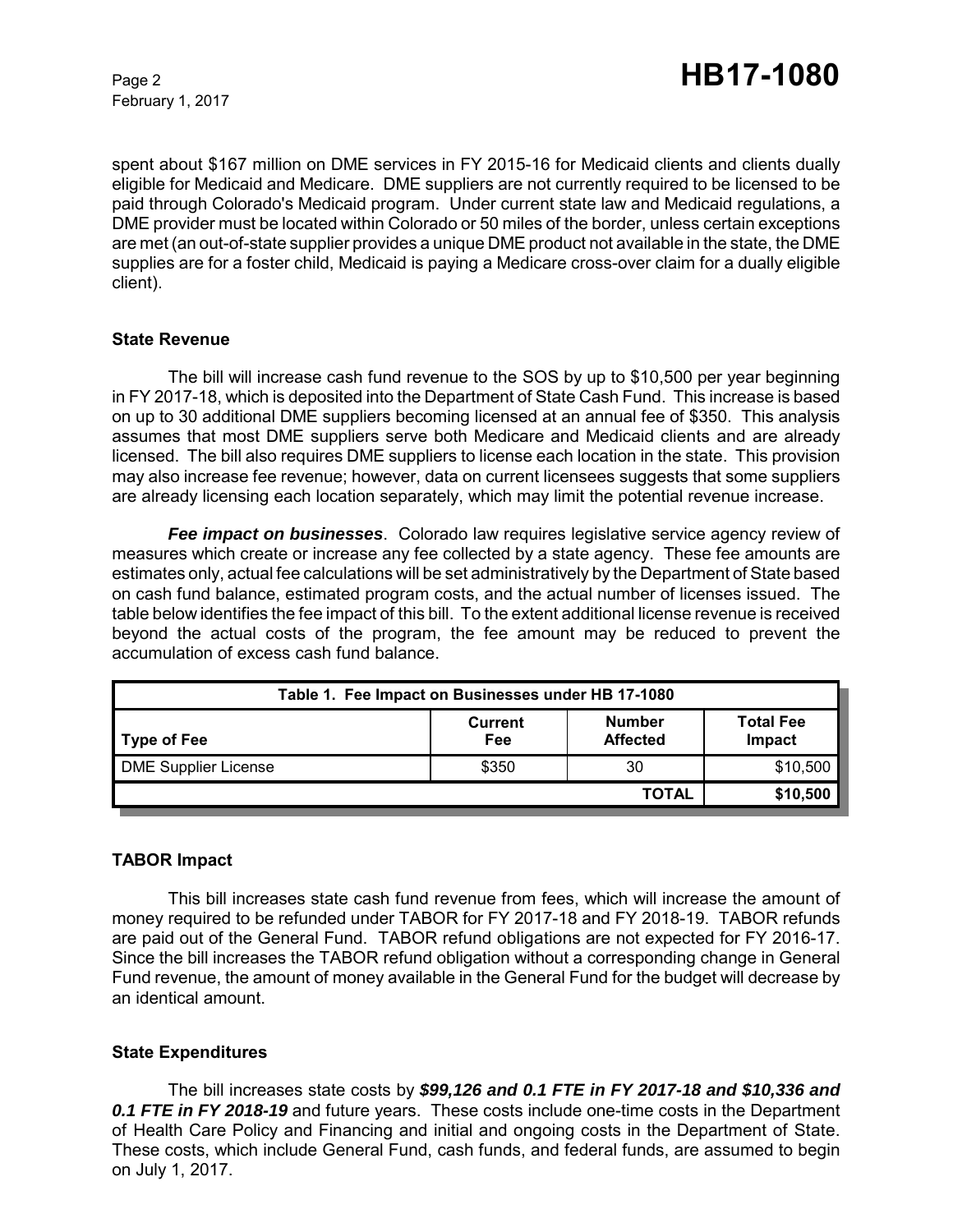February 1, 2017

*Medicaid Management Information System changes (HCPF).* HCPF will have one-time costs of \$82,610 in FY 2017-18 to make system changes in the Medicaid Management Information System (MMIS) to track whether a provider is properly licensed with the SOS prior to making DME payments. These costs are based on 880 hours of contractor time at an average rate of \$84 per hour to conduct computer programming and system testing, as well as manual claims and provider record verification during the implementation period. This work will be performed by the current MMIS contractor, and costs will be split evenly between state and federal funds.

**Personal services (SOS).** It is estimated that an additional 0.1 FTE is required to respond to complaints and track license information under the bill. This additional work results from additional licensees and more stringent requirements about geographic location and information documentation. Personal services costs are estimated at \$6,703 per year.

*Travel (SOS).* In addition, staff will be required to travel to DME supplier sites on occasion to investigate complaints about specific facilities in Colorado and surrounding states. Assuming 20 travel days at a cost of \$110 per day, travel costs are estimated at \$2,200 per year.

**Computer programming (SOS).** The changes to the licensing requirements will require minor updates to the business licensing computer system used by the Secretary of State's Office. Assuming a rate of \$103 per hour and 60 hours of programming, these system changes will result in a one-time cost of \$6,180.

| Table 2. Expenditures Under HB 17-1080            |            |            |  |  |  |  |
|---------------------------------------------------|------------|------------|--|--|--|--|
| <b>Cost Components</b>                            | FY 2017-18 | FY 2018-19 |  |  |  |  |
| Department of Health Care Policy and Financing    | \$82,610   | \$0        |  |  |  |  |
| Computer Programming / Manual Claims Verification | 82,610     |            |  |  |  |  |
| <b>Secretary of State's Office</b>                | \$16,516   | \$10,336   |  |  |  |  |
| <b>Personal Services</b>                          | \$6,703    | \$6,703    |  |  |  |  |
| <b>FTE</b>                                        | $0.1$ FTE  | 0.1 FTE    |  |  |  |  |
| <b>Computer Programming</b>                       | 6,180      |            |  |  |  |  |
| <b>Legal Services</b>                             | 2,200      | 2,200      |  |  |  |  |
| Centrally Appropriated Costs*                     | 1,433      | 1,433      |  |  |  |  |
| <b>TOTAL</b>                                      | \$99,126   | \$10,336   |  |  |  |  |

 *\* Centrally appropriated costs are not included in the bill's appropriation.*

*Centrally appropriated costs.* Pursuant to a Joint Budget Committee policy, certain costs associated with this bill are addressed through the annual budget process and centrally appropriated in the Long Bill or supplemental appropriations bills, rather than in this bill. The centrally appropriated costs subject to this policy are estimated in the fiscal note for informational purposes and summarized in Table 3.

| Table 3. Centrally Appropriated Costs Under HB 17-1080               |            |            |  |  |  |
|----------------------------------------------------------------------|------------|------------|--|--|--|
| <b>Cost Components</b>                                               | FY 2017-18 | FY 2018-19 |  |  |  |
| Employee Insurance (Health, Life, Dental, and Short-term Disability) | \$832      | \$832      |  |  |  |
| Supplemental Employee Retirement Payments                            | 601        | 601        |  |  |  |
| <b>TOTAL</b>                                                         | \$1,433    | \$1,433    |  |  |  |